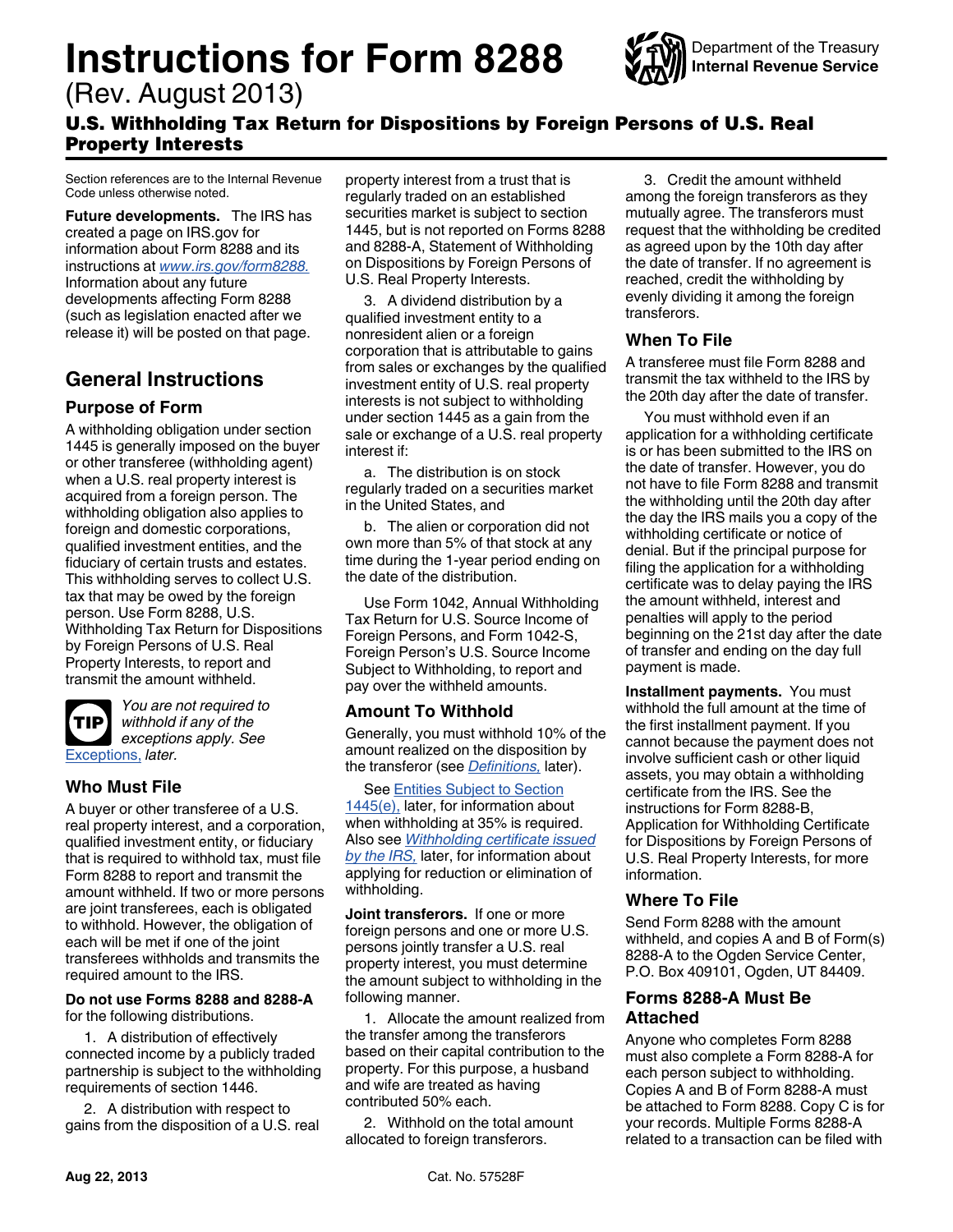<span id="page-1-0"></span>one Form 8288. You are not required to furnish a copy of Form 8288 or 8288-A directly to the transferor.

The IRS will stamp Copy B of each Form 8288-A and will forward the stamped copy to the foreign person subject to withholding at the address shown on Form 8288-A. To receive credit for the withheld amount, the transferor generally must attach the stamped Copy B of Form 8288-A to a U.S. income tax return (for example, Form 1040NR, U.S. Nonresident Alien Income Tax Return, or 1120-F, U.S. Income Tax Return of a Foreign Corporation) or application for early refund filed with the IRS.

**Transferor's TIN missing.** If you do not have the transferor's taxpayer identification number (TIN), you still must file Forms 8288 and 8288-A. A stamped copy of Form 8288-A will not be provided to the transferor if the transferor's TIN is not included on that form. The IRS will send a letter to the transferor requesting the TIN and providing instructions for how to get a TIN. When the transferor provides the IRS with a TIN, the IRS will provide the transferor with a stamped Copy B of Form 8288-A.

#### **Penalties**

Under section 6651, penalties apply for failure to file Form 8288 when due and for failure to pay the withholding when due. In addition, if you are required to but do not withhold tax under section 1445, the tax, including interest, may be collected from you. Under section 7202, you may be subject to a penalty of up to \$10,000 for willful failure to collect and pay over the tax. Corporate officers or other responsible persons may be subject to a penalty under section 6672 equal to the amount that should have been withheld and paid over to the IRS.

#### **Definitions**

**Transferee.** Any person, foreign or domestic, that acquires a U.S. real property interest by purchase, exchange, gift, or any other transfer.

**Transferor.** For purposes of this withholding, this means any foreign person that disposes of a U.S. real property interest by sale, exchange, gift, or any other disposition. A disregarded entity cannot be the transferor for purposes of section 1445. Instead, the person considered as owning the assets of the disregarded entity for federal tax purposes is regarded as the transferor. A **disregarded entity** for these purposes means an entity that is

disregarded as an entity separate from its owner under Regulations section 301.7701-3, a qualified real estate investment trust subsidiary as defined in section 856(i), or a qualified subchapter S subsidiary under section 1361(b)(3) (B).

**Qualified substitute.** For this purpose, a qualified substitute is (a) the person (including any attorney or title company) responsible for closing the transaction, other than the transferor's agent, and (b) the transferee's agent.

**Withholding agent.** For purposes of this return, this means the buyer or other transferee who acquires a U.S. real property interest from a foreign person.

**Foreign person.** A nonresident alien individual, a foreign corporation that does not have a valid election under section 897(i) to be treated as a domestic corporation, a foreign partnership, a foreign trust, or a foreign estate. A resident alien individual is **not**  a foreign person.

**U.S. real property interest.** Any interest, other than an interest solely as a creditor, in:

1. Real property located in the United States or the U.S. Virgin Islands.

2. Certain personal property associated with the use of real property.

3. A domestic corporation, unless it is shown that the corporation was not a U.S. real property holding corporation during the previous 5 years (or during the period in which the transferor held the interest, if shorter).

A U.S. real property interest does not include:

1. An interest in a domestically controlled qualified investment entity.

2. An interest in a corporation that has disposed of all its U.S. real property interests in transactions in which the full amount of any gain was recognized as provided in section 897(c)(1)(B).

3. An interest in certain publicly traded corporations, partnerships, and trusts.

See Regulations sections 1.897-1 and -2 for more information. Also see *[Transferred property that is not a U.S.](#page-2-0)  [real property interest,](#page-2-0)* later.

#### **Qualified investment entity.** A qualified investment entity is:

A real estate investment trust (REIT), and

A regulated investment company (RIC) that is a U.S. real property holding corporation.

For more information, see Pub. 515, Withholding of Tax on Nonresident Aliens and Foreign Entities.

**Domestically controlled qualified investment entity.** A qualified investment entity is domestically controlled if at all times during the testing period less than 50% in value of its stock was held, directly or indirectly, by foreign persons. The testing period is the shorter of (a) the 5-year period ending on the date of the disposition (or distribution), or (b) the period during which the entity was in existence.

**Amount realized.** The sum of the cash paid or to be paid (not including interest or original issue discount), the fair market value of other property transferred or to be transferred, and the amount of any liability assumed by the transferee or to which the U.S. real property interest is subject immediately before and after the transfer. Generally, the amount realized for purposes of this withholding is the sales or contract price.

**Date of transfer.** The first date on which consideration is paid or a liability is assumed by the transferee. However, for purposes of sections 1445(e)(2), (3), and (4), and Regulations sections 1.1445-5(c)(1)(iii) and 1.1445-5(c)(3), the date of transfer is the date of distribution that creates the obligation to withhold. Payment of consideration does not include the payment before passage of legal or equitable title of earnest money (other than pursuant to an initial purchase contract), a good-faith deposit, or any similar amount primarily intended to bind the parties to the contract and subject to forfeiture. A payment that is not forfeitable may also be considered earnest money, a good-faith deposit, or a similar sum.

#### **Exceptions**

You are not required to withhold if any of the following applies.

#### **Purchase of residence for \$300,000**

**or less.** One or more individuals acquire U.S. real property for use as a residence and the amount realized (sales price) is not more than \$300,000. A U.S. real property interest is acquired for use as a residence if you or a member of your family has definite plans to reside in the property for at least 50% of the number of days the property is used by any person during each of the first two 12-month periods following the date of transfer. Do not take into account the number of days the property will be vacant in making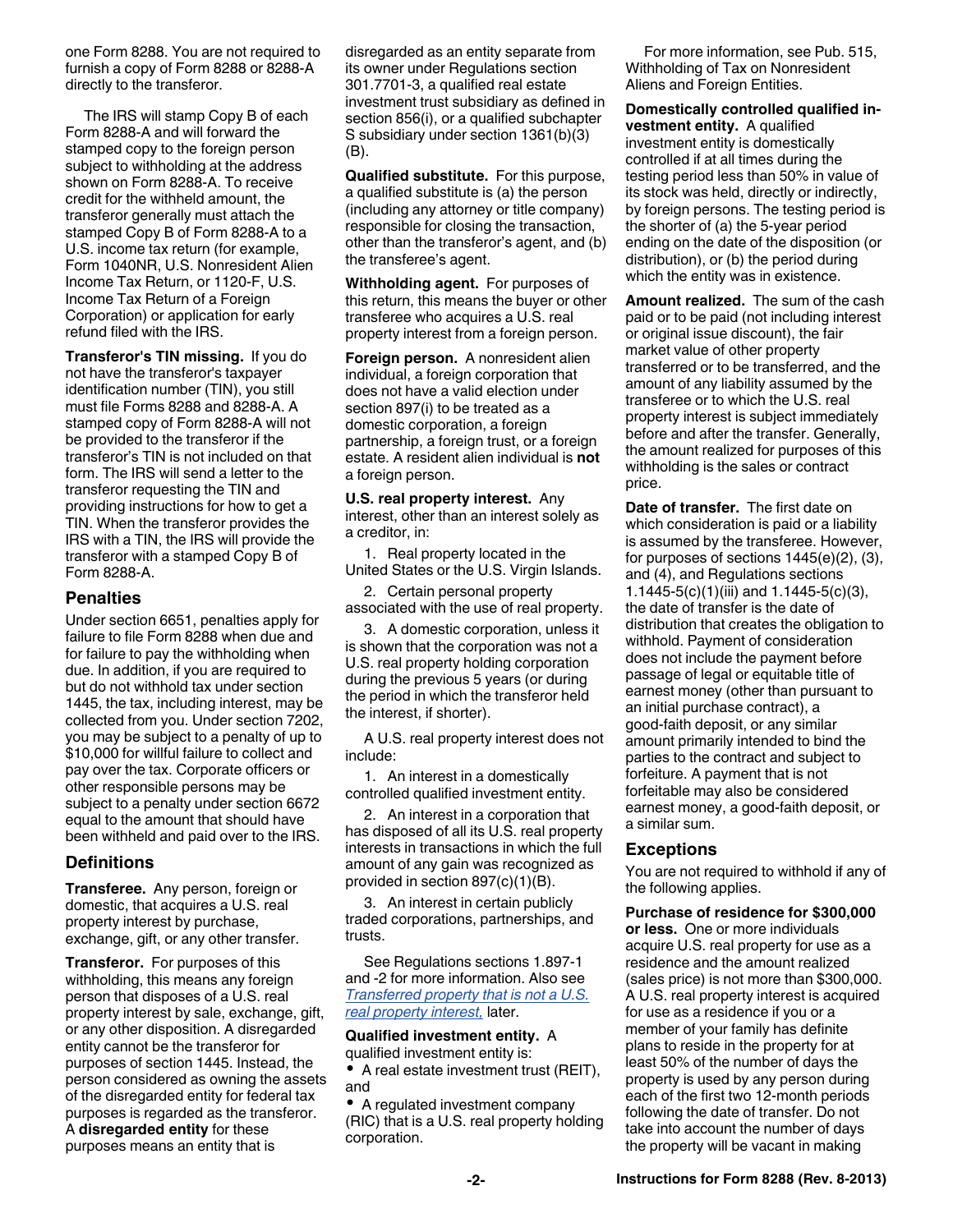<span id="page-2-0"></span>this determination. No form or other document is required to be filed with the IRS for this exception; however, if you do not in fact use the property as a residence, the withholding tax may be collected from you.

This exception applies whether or not the transferor (seller) is an individual, partnership, trust, corporation, or other transferor. However, this exception does not apply if the actual transferee (buyer) is not an individual, even if the property is acquired for an individual.

**Transferor not a foreign person.** You receive a certification of nonforeign status from the transferor, signed under penalties of perjury, stating that the transferor is not a foreign person and containing the transferor's name, address, and identification number (social security number (SSN) or employer identification number (EIN)). The transferor can give the certification to a qualified substitute (defined on this page). The qualified substitute gives you a statement, under penalties of perjury, that the certification is in the qualified substitute's possession. If you receive a certification (or statement), the withholding tax cannot be collected from you unless you knew that the certification (or statement) was false or you received a notice from your agent, the transferor's agent, or the qualified substitute that it was false. The certification must be signed by the individual, a responsible officer of a corporation, a general partner of a partnership, or the trustee, executor, or fiduciary of a trust or estate.

A disregarded entity may not certify that it is the transferor for U.S. tax purposes. Rather, the owner of the disregarded entity is treated as the transferor of the property and must provide the certificate of nonforeign status to avoid withholding under section 1445.

A foreign corporation electing to be treated as a domestic corporation under section 897(i) must attach to the certification a copy of the acknowledgment of the election received from the IRS. The acknowledgment must state that the information required by Regulations section 1.897-3 has been determined to be complete. If the acknowledgment is not attached, you may not rely on the certification. Keep any certification of nonforeign status you receive in your records for 5 years after the year of transfer.

You may also use other means to determine that the transferor is not a

foreign person. But if you do, and it is later determined that the transferor is a foreign person, the withholding tax may be collected from you.

*Late notice of false certification.*  If, after the date of transfer, you receive a notice from your agent, the transferor's agent, or the qualified substitute that the certification of nonforeign status is false, you do not have to withhold on consideration paid before you received the notice. However, you must withhold the full 10% of the amount realized from any consideration that remains to be paid, if possible. You must do this by withholding and paying over the entire amount of each successive payment of consideration until the full 10% has been withheld and paid to the IRS. These amounts must be reported and transmitted to the IRS by the 20th day following the date of each payment.

**Transferred property that is not a U.S. real property interest.** You acquire an interest in property that is not a U.S. real property interest (defined under *[U.S. real property interest,](#page-1-0)*  earlier). A U.S. real property interest includes certain interests in U.S. corporations, as well as direct interests in real property and certain associated personal property.

No withholding is required on the acquisition of an interest in a domestic corporation if (a) any class of stock of the corporation is regularly traded on an established securities market, or (b) the transferee receives a statement issued by the corporation that the interest is not a U.S. real property interest, unless you know that the statement is false or you receive a notice from your agent or the transferor's agent that the statement is false. A corporation's statement may be relied on only if it is dated not more than 30 days before the date of transfer.

*Late notice of false statement.* If, after the date of transfer, you receive a notice that the statement is false, see *Late notice of false statement,* earlier.

Generally, no withholding is required on the acquisition of an interest in a foreign corporation. However, withholding may be required if the foreign corporation has made the election under section 897(i) to be treated as a domestic corporation.

**Transferor's nonrecognition of gain or loss.** You may receive a notice from the transferor signed under penalties of perjury stating that the transferor is not required to recognize gain or loss on the transfer because of a nonrecognition

provision of the Internal Revenue Code (see Temporary Regulations section 1.897-6T(a)(2)) or a provision in a U.S. tax treaty. You may rely on the transferor's notice unless (a) only part of the gain qualifies for nonrecognition or (b) you know or have reason to know that the transferor is not entitled to the claimed nonrecognition treatment.

No particular form is required for this notice. By the 20th day after the date of transfer, you must send a copy of the notice of nonrecognition (with a cover letter giving your name, address, and identification number) to the Ogden Service Center, P.O. Box 409101, Ogden, UT 84409. See Regulations section 1.1445-2(d)(2) for more information on the transferor's notice of nonrecognition.

**Note.** A notice of nonrecognition cannot be used for the exclusion from income under section 121, like-kind exchanges that do not qualify for nonrecognition treatment in their entirety, and deferred like-kind exchanges that have not been completed when it is time to file Form 8288. In these cases, a withholding certificate issued by the IRS, as described next, must be obtained.

**Withholding certificate issued by the IRS.** A withholding certificate may be issued by the IRS to reduce or eliminate withholding on dispositions of U.S. real property interests by foreign persons. Either a transferee or transferor may apply for the certificate. The certificate may be issued if:

• Reduced withholding is appropriate because the 10% or 35% amount exceeds the transferor's maximum tax liability,

• The transferor is exempt from U.S. tax or nonrecognition provisions apply, or

• The transferee or transferor enters into an agreement with the IRS for the payment of the tax.

An application for a withholding certificate must comply with the provisions of Regulations sections 1.1445-3 and 1.1445-6 and Rev. Proc. 2000-35, 2000-35 I.R.B. 211. You can find Rev. Proc. 2000-35 on page 211 of Internal Revenue Bulletin 2000-35 at *[http://www.irs.gov/pub/irs-irbs/](http://www.irs.gov/pub/irs-irbs/irb00-35.pdf)*

*[irb00-35.pdf](http://www.irs.gov/pub/irs-irbs/irb00-35.pdf)*. In certain cases, you may use Form 8288-B to apply for a withholding certificate. The IRS will normally act on an application by the 90th day after a complete application is received.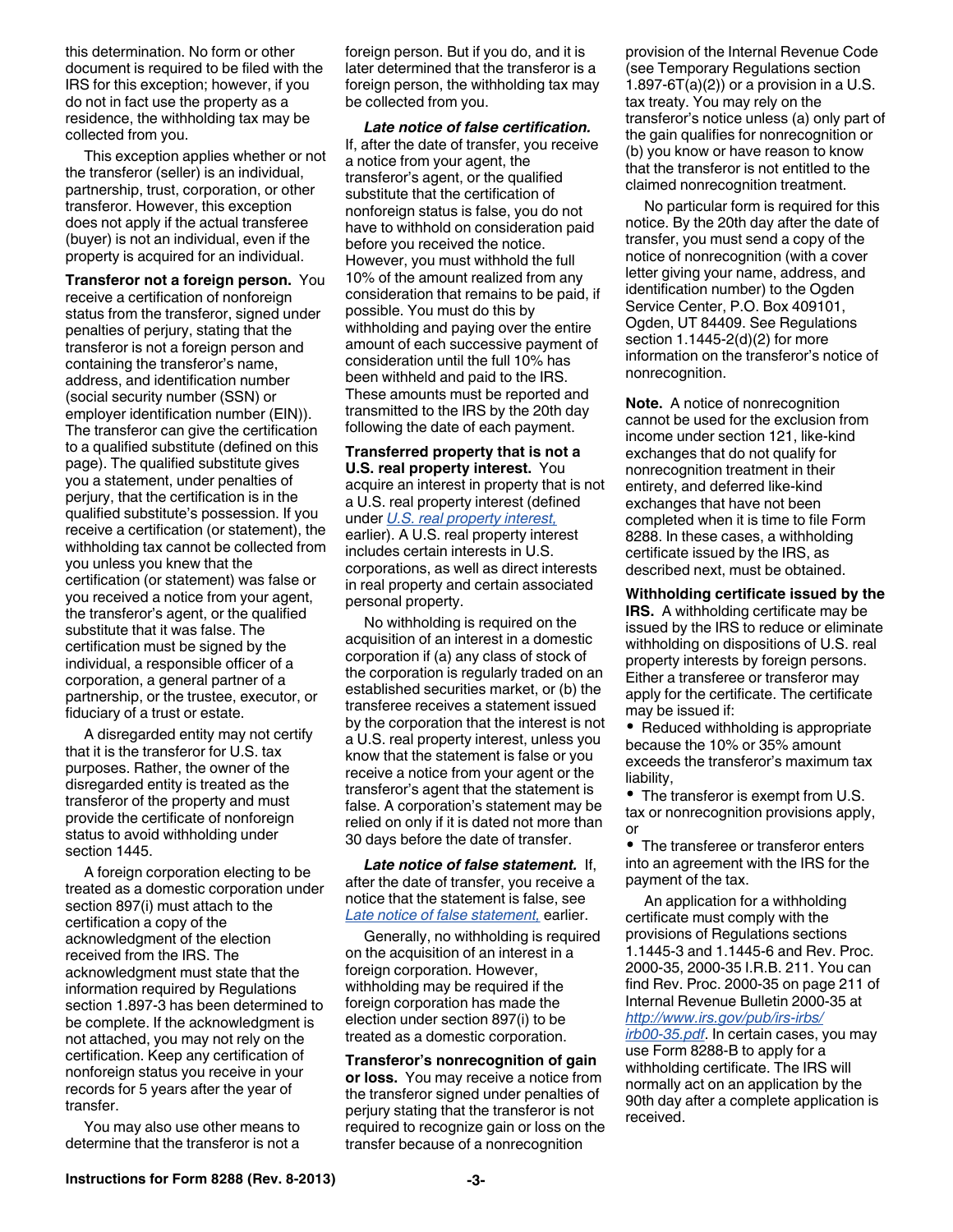<span id="page-3-0"></span>If you receive a withholding certificate from the IRS that excuses withholding, you are not required to file Form 8288. However, if you receive a withholding certificate that reduces (rather than eliminates) withholding, there is no exception to withholding, and you are required to file Form 8288. Attach a copy of the withholding certificate to Form 8288. See *[When To File,](#page-0-0)* earlier, for more information.

**No consideration paid.** The amount realized by the transferor is zero (for example, the property is transferred as a gift and the recipient does not assume any liabilities or furnish any other consideration to the transferor).

**Options to acquire U.S. real property interests.** No withholding is required with respect to any amount realized by the grantor on the grant or lapse of an option to acquire a U.S. real property interest. However, withholding is required on the sale, exchange, or exercise of an option.

**Property acquired by a governmental unit.** The property is acquired by the United States, a U.S. state or possession or political subdivision, or the District of Columbia.

For rules that apply to foreclosures, see Regulations section 1.1445-2(d)(3).

**Applicable wash sale transaction.** A distribution from a domestically controlled qualified investment entity is treated as a distribution of a U.S. real property interest only because an interest in the entity was disposed of in an applicable wash sale transaction. See section 897(h)(5).

#### **Late Filing of Certification or Notices**

You may be eligible for relief for a late filing if a statement or notice was not provided to the relevant person or the IRS by the specified deadline and if you have reasonable cause for the failure to make a timely filing. Once you become aware that you have failed to timely file certain certificates or notices, you must file the required certification or notice with the appropriate person or the IRS. Also include the following.

A statement at the top of the document(s) that it is "FILED PURSUANT TO REV. PROC. 2008-27."

• An explanation describing why the failure was due to reasonable cause. Within the explanation, provide that you filed with, or obtained from, an appropriate person the required certification or notice.

The completed certification or notice attached to the explanation must be sent to the Ogden Service Center, P.O. Box 409101, Ogden, UT 84409.

For more information, see Rev. Proc. 2008-27, 2008-21 I.R.B. 1014, available at *[http://www.irs.gov/irb/2008-21\\_IRB/](http://www.irs.gov/irb/2008-21_IRB/ar14.html) [ar14.html](http://www.irs.gov/irb/2008-21_IRB/ar14.html)*.

### **Liability of Agents**

If you (or the qualified substitute) received: (a) a transferor's certification of nonforeign status or (b) a corporation's statement that an interest is not a U.S. real property interest, and the transferee's or transferor's agent, or the substitute, knows the document is false, the agent (or substitute) must notify you. If notification is not provided, the agent (or substitute) will be liable for the tax that should have been withheld, but only to the extent of the agent's (or substitute's) compensation from the transaction.

If you (or the substitute) receive a notice of false certification or statement from your agent, the transferor's agent, or qualified substitute, you must withhold tax as if you had not received a certification or statement. See *[Late](#page-2-0) [notice of false certification,](#page-2-0)* earlier.

An "agent" is any person who represents the transferor or transferee in any negotiation with another person (or another person's agent) relating to the transaction or in settling the transaction. For purposes of section 1445(e), a transferor's or transferee's agent is any person who represents or advises an entity, a holder of an interest in an entity, or a fiduciary with respect to the planning, arrangement, or completion of a transaction described in sections 1445(e)(1) through (4).

A person is not treated as an agent if the person only performs one or more of the following acts in connection with the transaction:

1. Receiving and disbursing any part of the consideration.

2. Recording any document.

3. Typing, copying, and other clerical tasks.

4. Obtaining title insurance reports and reports concerning the condition of the property.

5. Transmitting documents between the parties.

6. Functioning exclusively in his or her capacity as a representative of a condominium association or cooperative housing corporation. This exemption includes the board of

directors, the committee, or other governing body.

## **Entities Subject to Section 1445(e)**

Withholding is required on certain distributions and other transactions by domestic or foreign corporations, qualified investment entities, trusts, and estates. A domestic trust or estate must withhold 35% of the amount distributed to a foreign beneficiary from a "U.S. real property interest account" that it is required to establish under Regulations section 1.1445-5(c)(1)(iii). A foreign corporation that has not made the election under section 897(i) must withhold 35% of the gain it recognizes on the distribution of a U.S. real property interest to its shareholders. Certain domestic corporations are required to withhold tax on distributions to foreign shareholders.

No withholding is required on the transfer of an interest in a domestic corporation if any class of stock of the corporation is regularly traded on an established securities market. Also, no withholding is required on the transfer of an interest in a publicly traded partnership or trust.

No withholding will be required with respect to an interest holder if the entity or fiduciary receives a certification of nonforeign status from the interest holder. An entity or fiduciary may also use other means to determine that an interest holder is not a foreign person, but if it does so and it is later determined that the interest holder is a foreign person, the withholding may be collected from the entity or fiduciary.

## **Section 1445(e)(1) Transactions**

**Partnerships.** A domestic partnership that is not publicly traded must withhold tax under section 1446 on effectively connected income allocated to its foreign partners and must file Form 8804, Annual Return for Partnership Withholding Tax (Section 1446), and Form 8805, Foreign Partner's Information Statement of Section 1446 Withholding Tax. A publicly traded partnership or nominee generally must withhold tax under section 1446 on distributions to its foreign partners and must file Forms 1042 and 1042-S. Because a domestic partnership that disposes of a U.S. real property interest is required to withhold under section 1446, it is not required to withhold under section 1445(e)(1).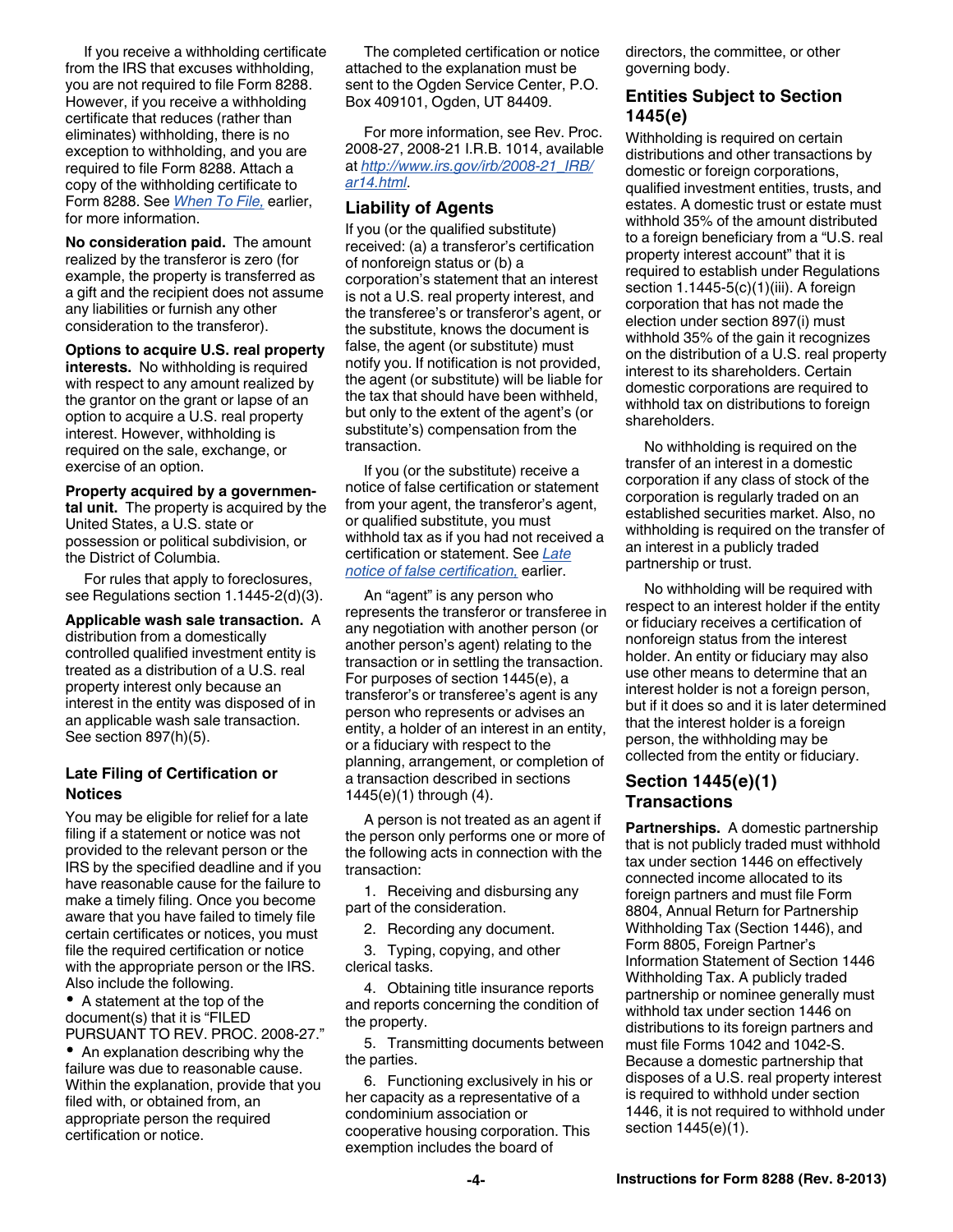**Trusts and estates.** If a domestic trust or estate disposes of a U.S. real property interest, the amount of gain realized must be paid into a separate "U.S. real property interest account." For these purposes, a domestic trust is one that does not make the "large trust election" (explained below), is not a qualified investment entity, and is not publicly traded. The fiduciary must withhold 35% of the amount distributed to a foreign person from the account during the tax year of the trust or estate in which the disposition occurred. The withholding must be paid over to the IRS within 20 days of the date of distribution. Special rules apply to grantor trusts. See Regulations section 1.1445-5 for more information and how to compute the amount subject to withholding.

*Large trust election.* Trusts with more than 100 beneficiaries may make an election to withhold upon distribution rather than at the time of transfer. The amount to be withheld from each distribution is 35% of the amount attributable to the foreign beneficiary's proportionate share of the current balance of the trust's section 1445(e)(1) account. This election does not apply to any qualified investment entity or to any publicly traded trust. Special rules apply to large trusts that make recurring sales of growing crops and timber.

A trust's section 1445(e)(1) account is the total net gain realized by the trust on all section 1445(e)(1) transactions after the date of the election, minus the total of all distributions made by the trust after the date of the election from such total net gain. See Regulations section 1.1445-5(c)(3) for more information.

## **Section 1445(e)(2) Transactions**

A foreign corporation that distributes a U.S. real property interest must generally withhold 35% of the gain recognized by the corporation. No withholding or reduced withholding is required if the corporation receives a withholding certificate from the IRS.

## **Section 1445(e)(3) Transactions**

Generally, a domestic corporation that distributes any property to a foreign person that holds an interest in the corporation must withhold 10% of the fair market value of the property distributed if:

1. The foreign person's interest in the corporation is a U.S. real property interest under section 897, and

2. The property is distributed in redemption of stock under section 302, in liquidation of the corporation under sections 331 through 341, or with respect to stock under section 301 that is not made out of the earnings and profits of the corporation.

No withholding or reduced withholding is required if the corporation receives a withholding certificate from the IRS.

## **Section 1445(e)(4) Transactions**

No withholding is required under section 1445(e)(4), relating to certain taxable distributions by domestic or foreign partnerships, trusts, and estates, until the effective date of a Treasury Decision under section  $897(e)(2)(B)(ii)$  and  $(g)$ .

## **Section 1445(e)(5) Transactions**

The transferee of a partnership interest must withhold 10% of the amount realized on the disposition by a foreign partner of an interest in a domestic or foreign partnership in which at least 50% of the value of the gross assets consists of U.S. real property interests and at least 90% of the value of the gross assets consists of U.S. real property interests plus any cash or cash equivalents. However, no withholding is required under section 1445(e)(5) for dispositions of interests in other partnerships, trusts, or estates until the effective date of a Treasury Decision under section 897(g). No withholding is required if, no earlier than 30 days before the transfer, the transferee receives a statement signed by a general partner under penalties of perjury that at least 50% of the value of the gross assets of the partnership does not consist of U.S. real property interests or that at least 90% of the value of the gross assets does not consist of U.S. real property interests plus cash or cash equivalents. The transferee may rely on the statement unless the transferee knows it is false or the transferee receives a false statement notice pursuant to Regulations section 1.1445-4.

## **Section 1445(e)(6) Transactions**

A qualified investment entity must withhold 35% of a distribution to a nonresident alien or a foreign corporation that is treated as gain realized from the sale or exchange of a U.S. real property interest. No withholding under section 1445 is required on a distribution to a

nonresident alien or foreign corporation if the distribution is on stock regularly traded on a securities market in the United States and the alien or corporation did not own more than 5% of that stock at any time during the 1-year period ending on the date of distribution.

## **Specific Instructions**



*Complete only Part I or Part II.*

**Example 1.** B, a corporation, purchases a U.S. real property interest from F, a foreign person. On settlement day, the settlement agent pays off existing loans, withholds 10% of the amount realized on the sale, and disburses the remaining amount to F. B, not the agent, must complete Part I of Form 8288 and Form 8288-A.

*Example 2.* C, a domestic corporation, distributes property to F, a foreign shareholder whose interest in C is a U.S. real property interest. The distribution is in redemption of C's stock (section 1445(e)(3) transaction). C must withhold 10% of the fair market value of the property distributed to F. C must complete Part II of Form 8288, and Form 8288-A.

**Lines 1.** In Part I, enter the name, address, and identifying number of the buyer or other transferee responsible for withholding under section 1445(a). Do not enter the name, address, and identifying number of a title company, mortgage company, etc. unless it happens to be the actual buyer or transferee.

In Part II, enter the name, address, and identifying number of the entity or fiduciary responsible for withholding under section 1445(e). Do not enter the name, address, and identifying number of a title company, mortgage company, etc. unless it happens to be the actual entity responsible for withholding under section 1445(e).



*The IRS will contact the person or entity listed on line 1 to Propertify listed on line 1 to*<br>*resolve any problems that may arise concerning underwithholding and/or penalties.*

*Name and address.* If you are a fiduciary, list your name and the name of the trust or estate. Enter the home address of an individual or the office address of an entity.